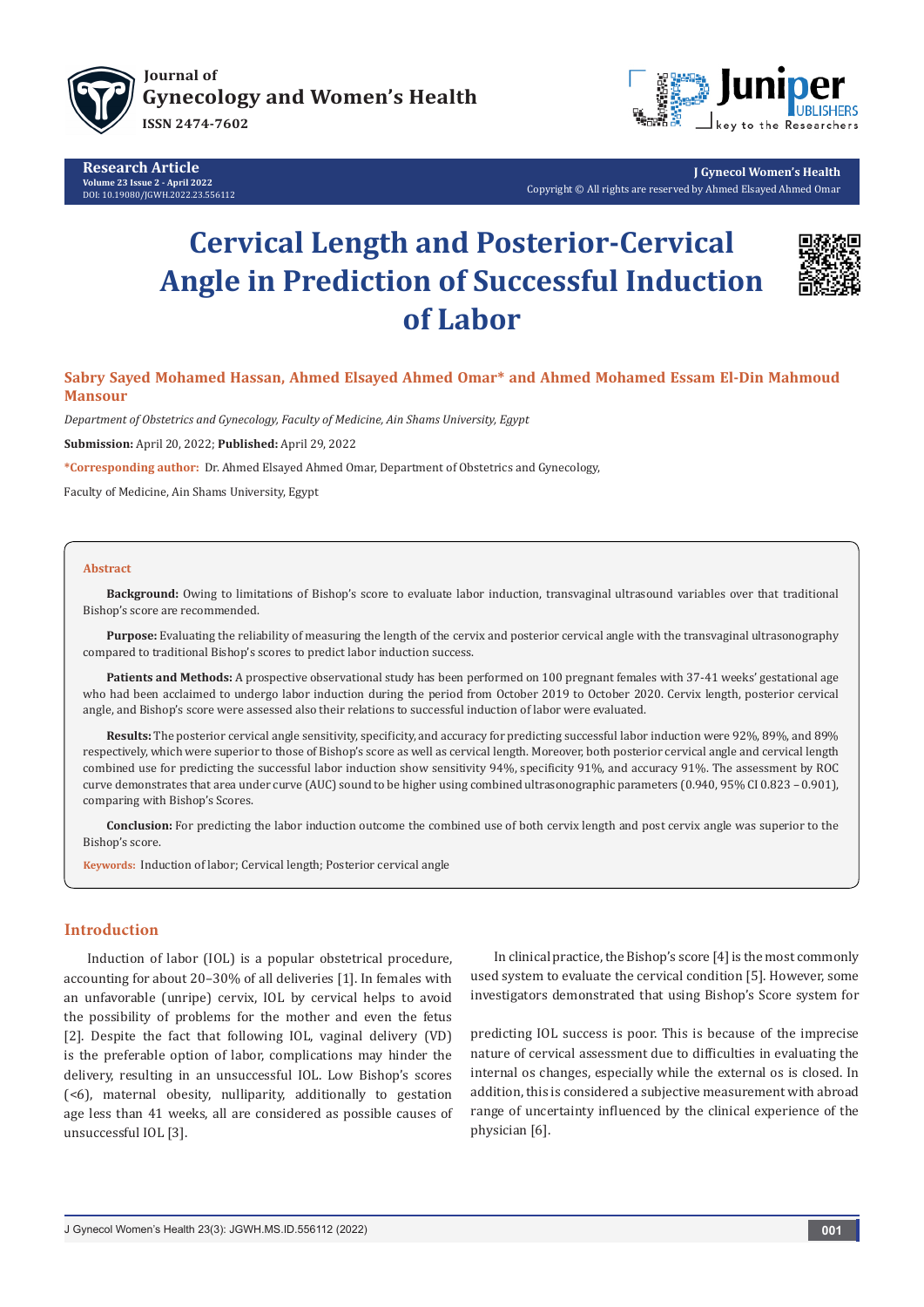Prior to IOL, transvaginal ultrasound (TVUS) is suggested to be superior to the conventional Bishop's scores for evaluating the cervix due to the reproducibility of TVUS parameters and its easy learning [7]. Cervical length (CL) and posterior-cervical angle (PCA) are two ultrasound parameters that have been identified to evaluate the clinical functionality of the cervix, that assess the quality of cervix integrity [8].

Measurement of CL and finding of cervical funneling may have a role in predicting and managing preterm labor, and cervical incompetence [9]. A large number of studies found an inverse relation between the uterine CL during pregnancy and the frequency of preterm labor. The relative risk of preterm birth increases with decreasing CL [10,11].

During pregnancy, PCA, described as the angle between both the posterior uterine wall and the endocervical canal, is measured by TVUS. It was supposed that large PCA has been linked to a more direct, linear exit of uterine contents onto the cervix. Otherwise, smaller PCA leads to a lesser direct force on the inner os, which can protect against cervical distortion [12].

Studies in the literature [13-16] reported that PCA may be a useful parameter to monitor the progression of the cervix towards a labor phenotype [13], and the premature labor's danger rises with increasing PCA [14]. In addition, one small sample-sized study has shown that PCA is a reliable indicator of IOL [17]. However, it was suggested that PCA is closely associated with the age of gestation at delivery [15,16]. This study purposed to assess the reliability of measuring both PCA and CL using TVU in comparison with Bishop's score to predict the success of IOL.

#### **Methods and Patients**

**Study design:** A prospective observational study (Accuracy of diagnostic test study) was carried out at Ain Shams University Maternity Hospital during the period from October 2019 to October 2020.

**Study Population:** 100 pregnant females with gestational age from 37-41 weeks were admitted for IOL. All women included in the study were primigravida, with one live fetus in cephalic presentation, with active labor absence (cervical dilatation > 4-cm or cervical effacement > 80 %) [18]. However, all pregnant women with confirmed fetal anomalies, amniotic fluid disorders, Bishop score > 8, antepartum hemorrhage, cephalopelvic disproportion, previous cervical operation, previous cesarean delivery and myomectomy (previous uterine scar), and those who are morbidly obese (Body Mass Index (BMI) over 40, fetal macrosomia, fetal distress, or uterine anomalies were excluded from the study.



**Methods:** The study scheme is demonstrated in Figure 1. Informed consent was received from all participants, after counseling them on the nature of the study and its benefits. All women were subjected to full history taking, physical examination, ultrasonography examination by two ultrasound experts; a) *Abdominal ultrasound* was done by Samsung (Seoul, South Korea)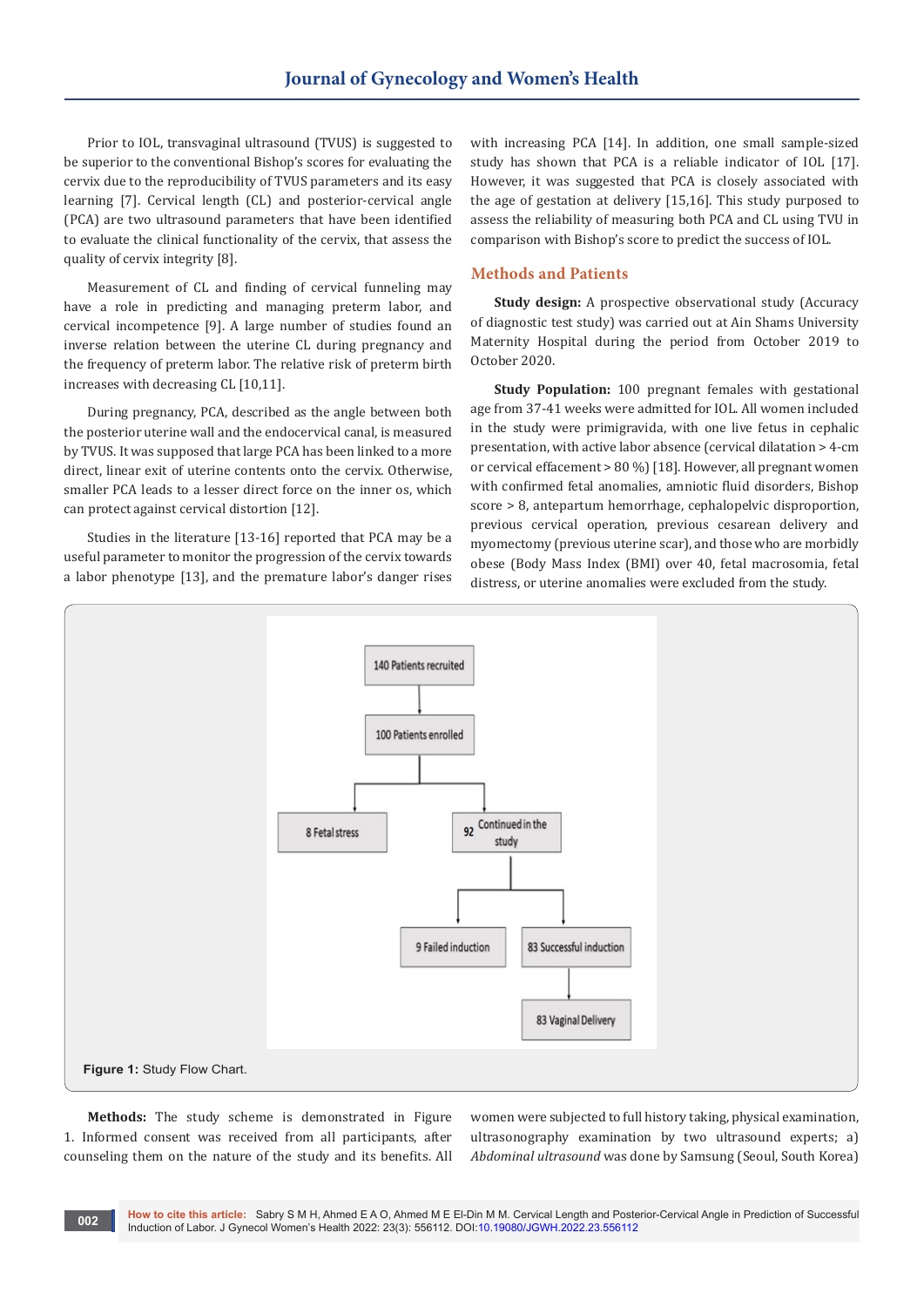ultrasound system by frequency 7 MHZ to determine fetal viability, weight, number, amniotic fluid, and placental site, b) *Transvaginal ultrasound (TVUS)* was performed with an empty bladder in the lithotomy position with a frequency 4 -9 MHZ by Samsung (Seoul, South Korea) ultrasonography machine. Gently, the vaginal probe was introduced into the vagina till the back of the fornix was reached. A sagittal cervix plane has been obtained, ensuring proper visualization of the full length of the cervical canal. The calipers were put between both the inner and outer cervical openings *for the CL measurement*. We measured the angle between the line used in measuring the CL and the back of the uterine wall for the PCA measurement [19]. Finally, to calculate the Bishop's score, a digital examination was done [20]. Measurements of both CL and PCA were kept blinded from the investigator who performed the Bishop scoring.

*Induction of Labor:* The IOL protocol was following the protocol of the local university hospital. We gave cervical ripening agents in the form of a vaginal tablet containing 25 μg misoprostol (Vagiprost; Adwia, Cairo, Egypt) to those cases that have a firm or closed cervix to be repeated at least after 4 hours up to 5 doses. In comparison, females who have a flexible cervix and others that improved by Misoprostol were given an oxytocin intravenous infusion (Syntocinon; Novartis, Basel, Switzerland). The initial dosage was 5 units (in 500 ml Ringer solution) average of 12 drops per minute. Each half an hour, we doubled the dosage till we reach effective constrictions; the maximum dose up to 96 drops per minute. We compared the measured PCA and CL with bishop

score for evaluation of successful IOL that was defined as the time interval for induction to active labor (according to ACOG[18]) where cervical dilatation >4-cm or cervical effacement > 80 %). In addition, we determined which angle compared with CL and bishop score was followed by unsuccessful IOL which was defined as not progressing to active labor within 24 hours.

**Statistical analysis of the data:** IBM SPSS software package version 20.0 supplied information to the computer [21]. Numbers and percentages were used to describe quality information. Also, medium and normal divergence for regularly distributing information was utilized to characterize quantity information whilst irregularly distributing information was demonstrated by the medium, minimal and extreme. In the case of information with normal distribution, a comparison between two independent populations was made through an independent t-test whilst over two populations F-test (ANOVA) was utilized. The outcomes of the significant tests are classified as two-tail possibilities. The acquired findings' importance was assessed at the 5% level.

#### **Result**

Regarding induction of Labor**,** unsuccessful induction was recorded in 17 women (17%), including 8 women (8%) with fetal distress and 9 women (9%) with failed induction. whereas successful induction was reported in 83 women (83%). Regarding mode of delivery, 83 women (83%) were delivered via spontaneous vaginal delivery (SVD) and 17 (17%) were delivered via lower segment Cesarian section (LSCS) (Table 1).

**Table 1:** Distribution of the studied patients' group regarding induction outcome, fetal distress, and mode of delivery.

|                  | <b>Number</b> | Percent |  |  |
|------------------|---------------|---------|--|--|
| Induction        |               |         |  |  |
| Unsuccessful     | 17            |         |  |  |
| Fetal distress   | 8             | 8       |  |  |
| Failed induction | 9             |         |  |  |
| Success          | 83            |         |  |  |
| Fetal distress   |               |         |  |  |
| No               | 92            | 92      |  |  |
| Yes              | 8             | 8       |  |  |
| Mode of delivery |               |         |  |  |
| SVD              | 83            | 83      |  |  |
| L.S.C.S.         | 17            | 17      |  |  |
| Total            | 100           | 100     |  |  |

In the current study, induction time ranged from 4-18 with a mean value of 8.44±3.15 and induction to delivery time ranged from 6-24 with a mean value of 12.16±4.06. regarding the time from induction to delivery. Time < 24 hrs was recorded in 79 women (95.2%) while time  $\geq$  24 hrs was recorded in 4 women (4.8%). Our results show no statistically significant differences

**003**

between failed versus successful induction outcomes regarding maternal age, gestational age, and BMI.

Vagiprost in failed cases, all the patients had 5 Vagiprost, while in success cases ranged from 1-4 with a mean value of 2.39±0.95. There was a highly significant increase in Vagiprost in failed cases more than success cases ( $P < 0.01$ ).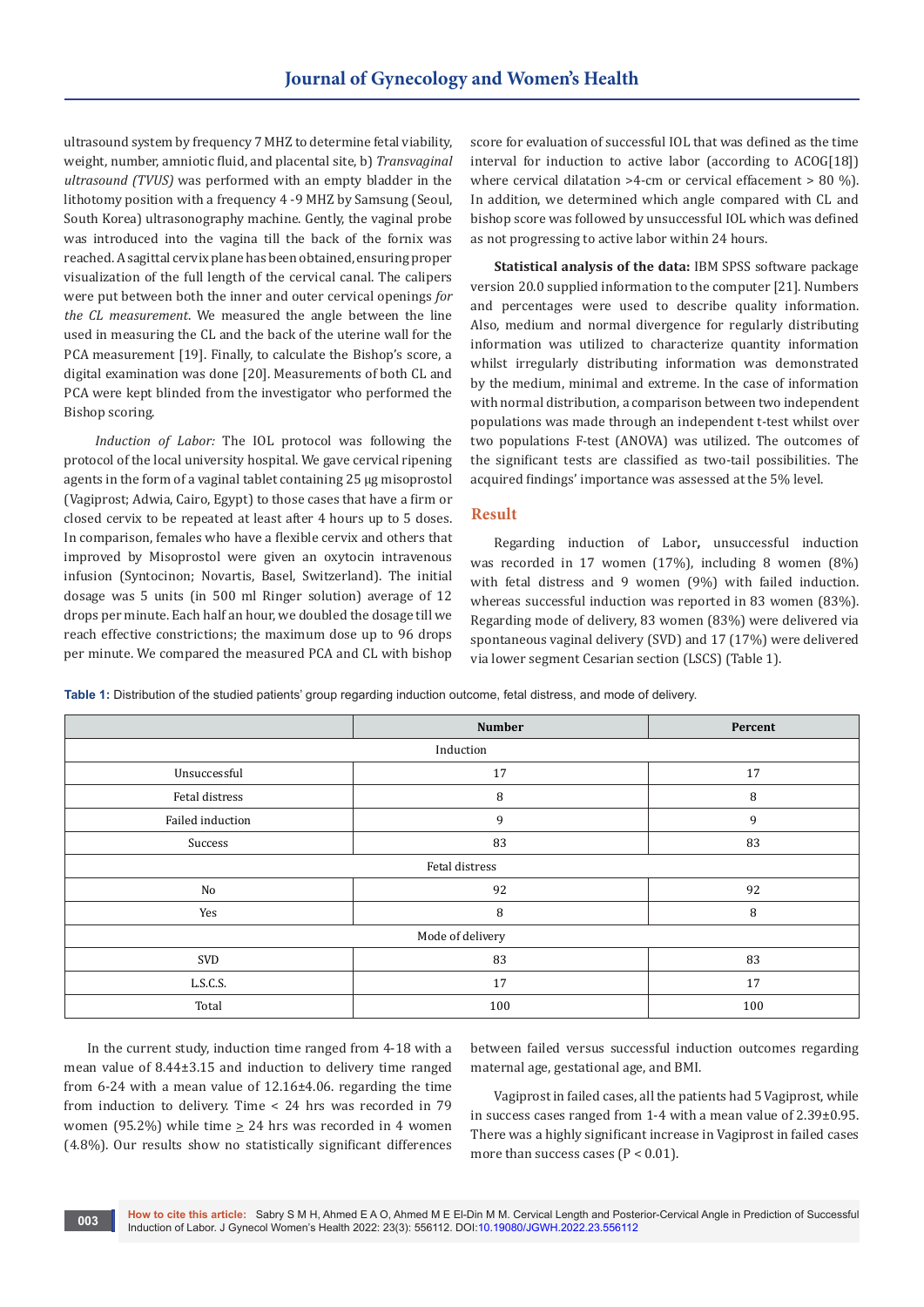*Bishopscore* in failed cases ranged from 2-4 with a mean value of 3.11±0.93 and in success cases ranged from 3-8 with a mean value of 5.64±1.14. **CL** in failed cases ranged from 29-37 with a mean value of 34.67±2.40 while success cases ranged from 21- 37 with a mean value of 28.76±3.93. **PCA** in failed cases ranged from 78-110 with a mean value of 91.56±9.96 and in success cases ranged from 70-150 with a mean value of 108.35±17.94. A significant statistical difference was recorded between failed

versus successful induction outcomes concerning Bishop score, CL, and PCA  $(P < 0.001^*)$  (Table 2). In addition, the Bishop's score additionally to PCA demonstrated a significant positive correlation to successful IOL outcome. Whereas LC showed a negative correlation with successful induction outcome.

ROC curves of *Bishop score, CL, and PCA* were performed. The AUC was higher for PCA (AUC 0.905, 95% CI 0.80 – 0.96), in comparison with Bishop's Score and CL (Figure 2).

**Table 2:** Induction outcome and Bishop score.

|                                  | Failed "n=9"               | Success "n=83" |  |  |
|----------------------------------|----------------------------|----------------|--|--|
| <b>Bishop score</b>              |                            |                |  |  |
| Range                            | $3.0 - 8.0$<br>$2.0 - 4.0$ |                |  |  |
| Mean                             | 3.11                       | 5.64           |  |  |
| S.D.                             | 0.93                       | $1.14\,$       |  |  |
| T-test                           | 16.33                      |                |  |  |
| p                                | $0.001^{\ast}$             |                |  |  |
| CL                               |                            |                |  |  |
| Range                            | 29.0-37.0                  | $21.0 - 37.0$  |  |  |
| ${\tt Mean}$                     | 34.67                      | 28.76          |  |  |
| $\pm$ S.D.                       | 2.4                        | 3.93           |  |  |
| $T-test$                         | 13.98                      |                |  |  |
| $\, {\bf p}$                     | $0.001^{\ast}$             |                |  |  |
| <b>PCA</b>                       |                            |                |  |  |
| Range                            | $78.0 - 110.0$             | $70.0 - 150.0$ |  |  |
| Mean                             | 91.56                      | 108.35         |  |  |
| $\pm$ S.D.                       | 9.96                       | 17.94          |  |  |
| $\operatorname{\textsc{T-test}}$ | 7.66                       |                |  |  |
| p                                | $0.001*$                   |                |  |  |

P was significant if < 0.05

S.D. = Standard deviation

\*.= significant at level 0.05

T-test=student t-test

The assessed cut-off value of *Bishop score* in predicting successful IOL consequences was 5. The cut-off value of Bishop score had a sensitivity of 61.0% and a specificity of 83.0% and an accuracy of 78.0. The sensitivity of CL to predict successful induction of labor was 91.0, specificity was 83.0, and accuracy was 86.0 for the CL cut-off value of 34.0. The sensitivity, specificity, and accuracy of PCA cut-off value at 99.0 to predict successful induction of labor was 92.0, 89.0, and 89.0, respectively (Table 3).

ROC curve for *combined CL and PCA* was conducted where AUC was 0.940, 95% CI 0.823– 0.901. The combined CL and PCA for predicting successful IOL sensitivity, specificity, and accuracy have been estimated. Sensitivity was 94.0, specificity was 91.0, and

accuracy was 91.0 (Figure 3) (Table 4).

ROC curve for *combined Bishop score and CL* was performed where AUC was 0.896, 95% CI 0.652– 0.817. The sensitivity, specificity, and accuracy of Bishop score and CL to predict successful IOL were 90.0, 88.0, and 89.0, respectively (Figure 3) (Table 4).

ROC curve of *combined Bishop score and PCA* was done where AUC was 0.908, 95% CI 0.632– 0.805. The sensitivity combined Bishop score and PCA to predict successful induction of labor was 92.0, specificity was 89.0, and accuracy was 90.0 (Figure 3) (Table 4).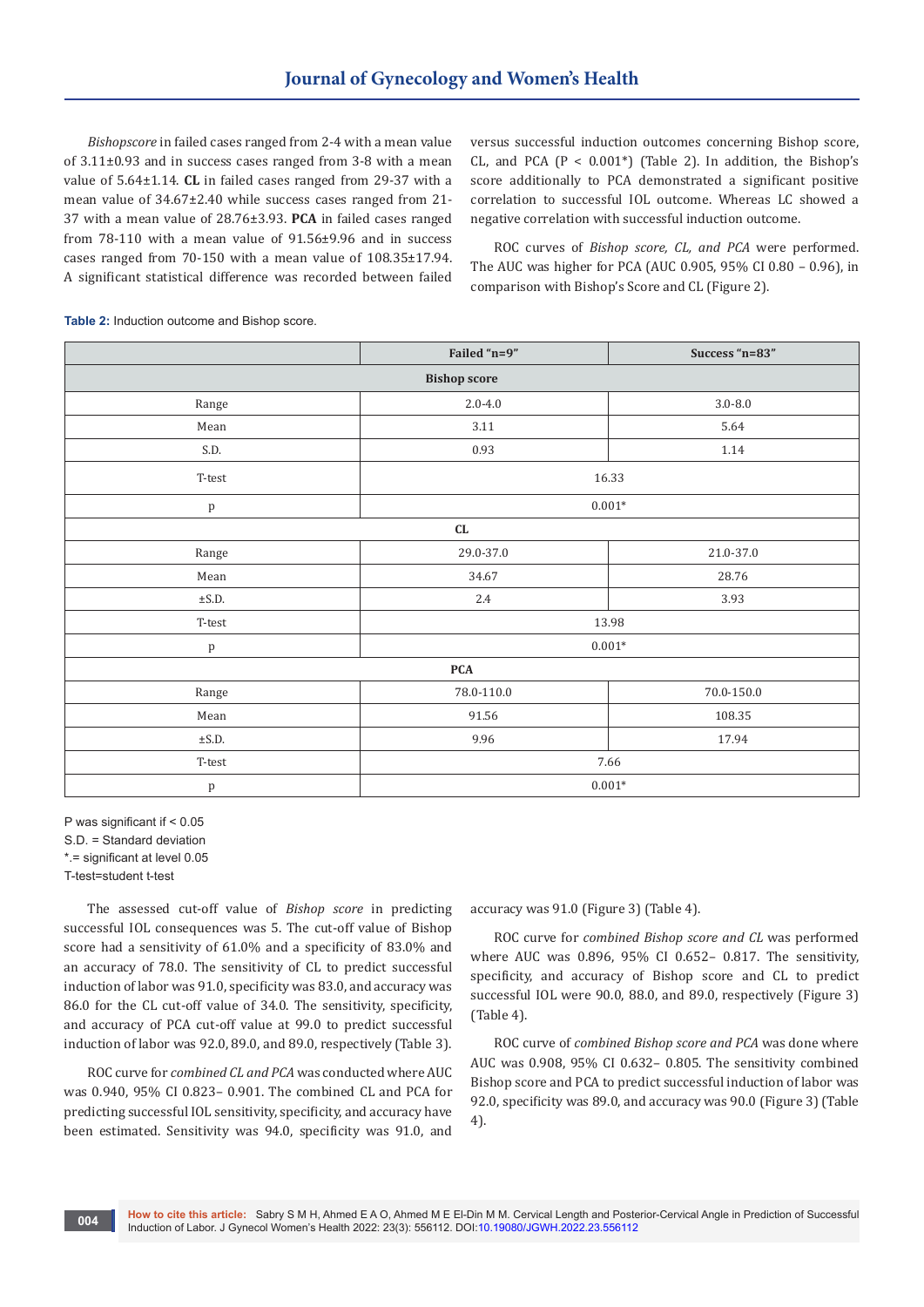



**How to cite this article:** Sabry S M H, Ahmed E A O, Ahmed M E El-Din M M. Cervical Length and Posterior-Cervical Angle in Prediction of Successful Induction of Labor. J Gynecol Women's Health 2022: 23(3): 556112. DOI:[10.19080/JGWH.2022.23.556](http://dx.doi.org/10.19080/JGWH.2022.23.556112)112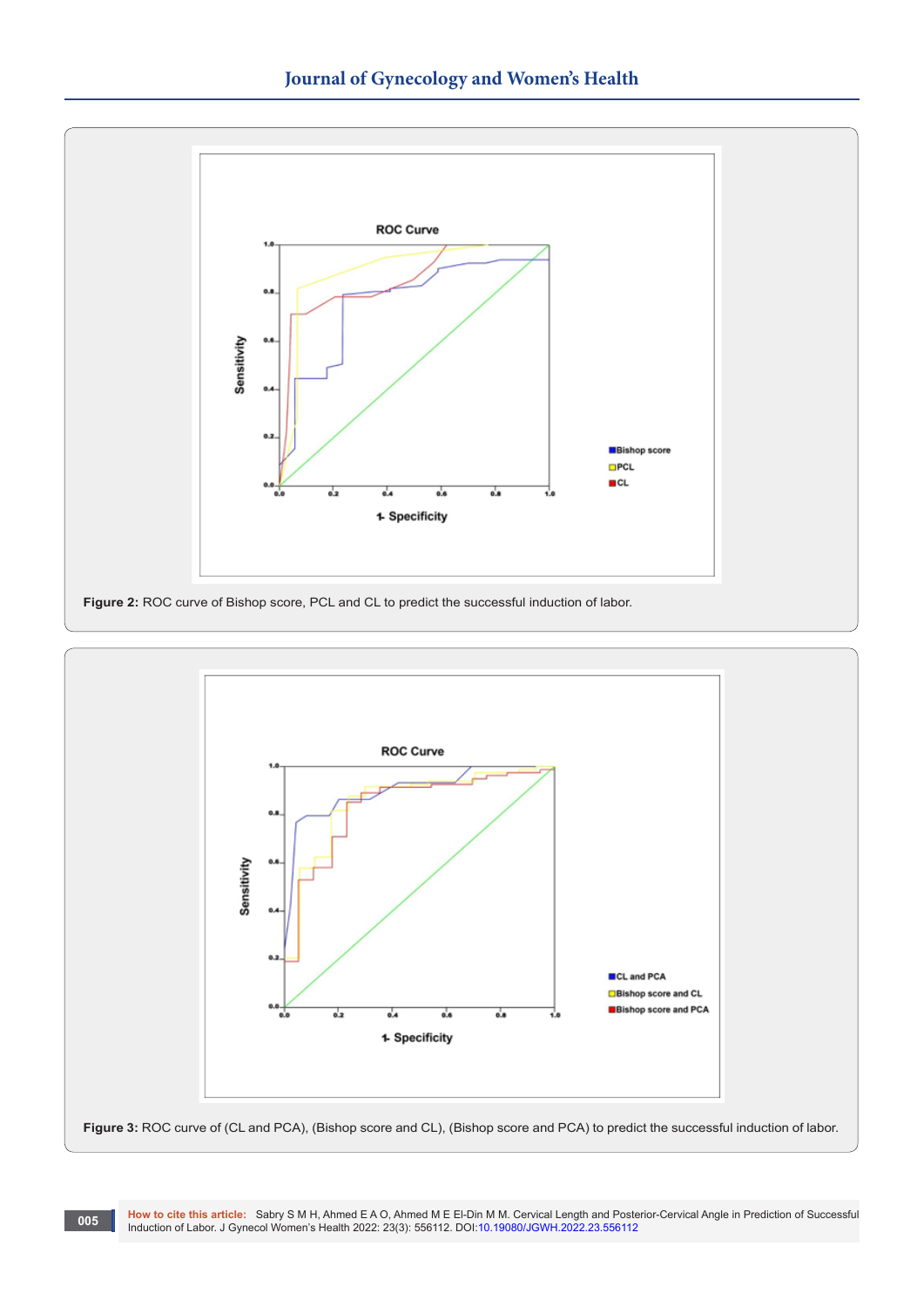| Area under the | <b>Cut off value</b><br>P-value |                    | Asymptotic 95% Confidence Interval |       |  |
|----------------|---------------------------------|--------------------|------------------------------------|-------|--|
| curve          |                                 | <b>Lower Bound</b> | <b>Upper Bound</b>                 |       |  |
|                | <b>Bishop score</b>             |                    |                                    |       |  |
| 0.781          | $\mathsf S$                     | $0.0001*$          | 0.632                              | 0.911 |  |
| Sensitivity    |                                 |                    |                                    |       |  |
| Specificity    |                                 | 61<br>83           |                                    |       |  |
| PPV            |                                 | 64<br>83           |                                    |       |  |
| <b>NPV</b>     |                                 |                    |                                    |       |  |
| Accuracy       |                                 | 78                 |                                    |       |  |
| ${\rm CL}$     |                                 |                    |                                    |       |  |
| 0.877          | 34                              | $0.0001^{\ast}$    | 0.786                              | 0.942 |  |
| Sensitivity    |                                 |                    |                                    |       |  |
| Specificity    | 91<br>83<br>86                  |                    |                                    |       |  |
| <b>PPV</b>     |                                 |                    |                                    |       |  |
| <b>NPV</b>     | 80<br>86                        |                    |                                    |       |  |
| Accuracy       |                                 |                    |                                    |       |  |
| $\mathbf{PCA}$ |                                 |                    |                                    |       |  |
| 0.905          | 99                              | $0.0001*$          | $\rm 0.8$                          | 0.96  |  |
| Sensitivity    |                                 |                    |                                    |       |  |
| Specificity    |                                 | 92<br>89           |                                    |       |  |
| PPV            | 90<br>88<br>89                  |                    |                                    |       |  |
| <b>NPV</b>     |                                 |                    |                                    |       |  |
| Accuracy       |                                 |                    |                                    |       |  |

#### **Table 3:** Sensitivity, specificity, and accuracy of Bishop score, CL, and PCL to predict successful induction of labor.

PPV = positive predictive value

**006**

NPV = Negative predictive value

**Table 4:** Sensitivity, specificity, and accuracy of (CL and PCA), (Bishop score and CL), (Bishop score and PCA) to predict successful induction of labor.

|                            | Area under the curve | <b>Asymptotic 95% Confidence</b><br><b>Interval</b> |                    |                    |
|----------------------------|----------------------|-----------------------------------------------------|--------------------|--------------------|
|                            |                      | P-value                                             | <b>Lower Bound</b> | <b>Upper Bound</b> |
|                            | CL and PCA           |                                                     |                    |                    |
|                            | 0.94                 | $.0001*$                                            | 0.823              | 0.901              |
| Sensitivity                |                      |                                                     |                    |                    |
| Specificity                |                      | 94                                                  |                    |                    |
| PPV                        |                      | 91                                                  |                    |                    |
| <b>NPV</b>                 |                      | 94<br>95                                            |                    |                    |
| Accuracy                   |                      | 91                                                  |                    |                    |
| <b>Bishop score and CL</b> |                      |                                                     |                    |                    |
|                            | 0.896                | 0.001                                               | 0.652              | 0.817              |
| Sensitivity                |                      |                                                     |                    |                    |
| Specificity                |                      | 90                                                  |                    |                    |
| <b>PPV</b>                 |                      | 88                                                  |                    |                    |
| <b>NPV</b>                 |                      | 91<br>87                                            |                    |                    |
| Accuracy                   |                      | 89                                                  |                    |                    |

**How to cite this article:** Sabry S M H, Ahmed E A O, Ahmed M E El-Din M M. Cervical Length and Posterior-Cervical Angle in Prediction of Successful Induction of Labor. J Gynecol Women's Health 2022: 23(3): 556112. DOI:[10.19080/JGWH.2022.23.556](http://dx.doi.org/10.19080/JGWH.2022.23.556112)112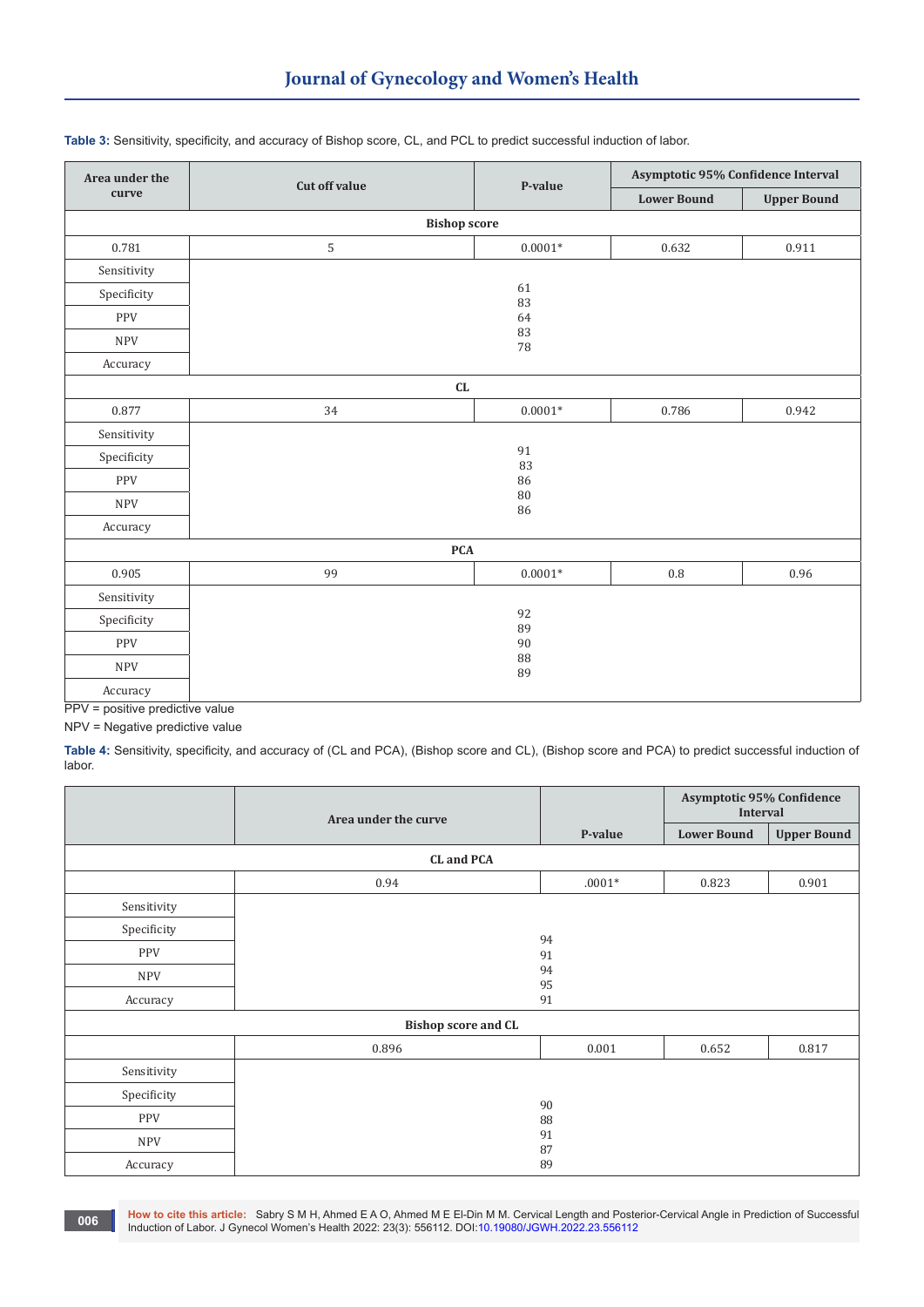| <b>Bishop score and PCA</b> |       |          |       |       |
|-----------------------------|-------|----------|-------|-------|
|                             | 0.908 | $.0001*$ | 0.632 | 0.805 |
| Sensitivity                 |       |          |       |       |
| Specificity                 |       | 92       |       |       |
| <b>PPV</b>                  | 89    |          |       |       |
| <b>NPV</b>                  |       | 91       |       |       |
| Accuracy                    |       | 88<br>90 |       |       |

The bishop score shows a negative significant correlation with cervical length, induction time, induction to delivery time, and Vagiprost, while there was a positive significant correlation with cervical angle. The CL shows a negative correlation with cervical angle, and a positive significant correlation with induction time, induction to delivery, and Vagiprost. The PCA shows a negative significant correlation with induction time, induction to delivery, and Vagiprost. The induction time shows a positive significant correlation with induction to delivery and Vagiprost, final the induction to delivery shows a positive significant correlation with Vagiprost (Table 5).

**Table 5:** Correlations between different studied variables.

|                     | <b>B.score</b>   | Cx length    | <b>Cx Angle</b> | induction Time   | <b>Induction to delivery</b> |
|---------------------|------------------|--------------|-----------------|------------------|------------------------------|
| Pearson Correlation | $-647**$         |              |                 |                  |                              |
| Sig. (2-tailed)     | $\boldsymbol{0}$ |              |                 |                  |                              |
| Pearson Correlation | $.698**$         | $-668**$     |                 |                  |                              |
| Sig. (2-tailed)     | $\mathbf{0}$     | $\mathbf{0}$ |                 |                  |                              |
| Pearson Correlation | $-540**$         | $.611**$     | $-703**$        |                  |                              |
| Sig. (2-tailed)     | $\mathbf{0}$     | $\mathbf{0}$ | $\mathbf{0}$    |                  |                              |
| Pearson Correlation | $-0.595**$       | .590**       | $-.710**$       | .935**           |                              |
| Sig. (2-tailed)     | $\boldsymbol{0}$ | $\mathbf{0}$ | $\mathbf{0}$    | $\boldsymbol{0}$ |                              |
| Pearson Correlation | $-244*$          | $.362**$     | $-406**$        | $.904**$         | $.881**$                     |
| Sig. (2-tailed)     | 0.015            | $\mathbf{0}$ | $\mathbf{0}$    | $\mathbf{0}$     | $\mathbf{0}$                 |

\*\*. Correlation is significant at the 0.01 level

\*. Correlation is significant at the 0.05 level

# **Discussion**

In some fetal and maternal conditions, IOL is done when labor is more beneficial than waiting for spontaneous labor [2]. Bishop score was introduced in practice as a predictor of successful IOL and it is considered the most important and useful scoring system [22]. However, as alternatives for the conventional Bishop's score, some ultrasound parameters were recommended. The most used parameters are measuring CL and PCA measurement by using TVUS [23].

In the current study, PCA and the CL measurements are assessed using TVUS in comparison with the Bishop's scoring to predict the effectiveness of IOL. This study was carried out at Ain Shams University Maternity Hospital on 100 pregnant admitted for IOL. The females' age ranged from 18-39 years with a mean of 24.17±3.94 and with gestational age from 37-41 weeks. Through

this study, IOL was unsuccessful in 17 cases (17%) where 8 (8%) of them had fetal distress. In addition, after IOL 83 cases (83%) delivered by SVD while 17 cases (17%) delivered by LSCS.

Jing study included 475 cases indicated for IOL. Out of all cases, 393 (82.7%) had VD in addition to 82 (17.3%) had urgent CS; 40 from those were failed to access the active phase of labor, 20 because of fetal hypoxia, 19 caused by progression failure, additionally to 3 for different causes [24].

That vaginal dose of 50-μ5 of misoprostol was studied widely, results demonstrated that such dose is more effective but not secure, unlike a 25-μg dosage (related to high uterine tachysystole levels, uterine hyperstimulation, also cesarean because of the abnormal cardiotocographic outcome as well as meconium [25]. In the present study, 25-μg misoprostol tablets in failed cases, all the patients had 5 tablets. While in success cases ranged from 1-4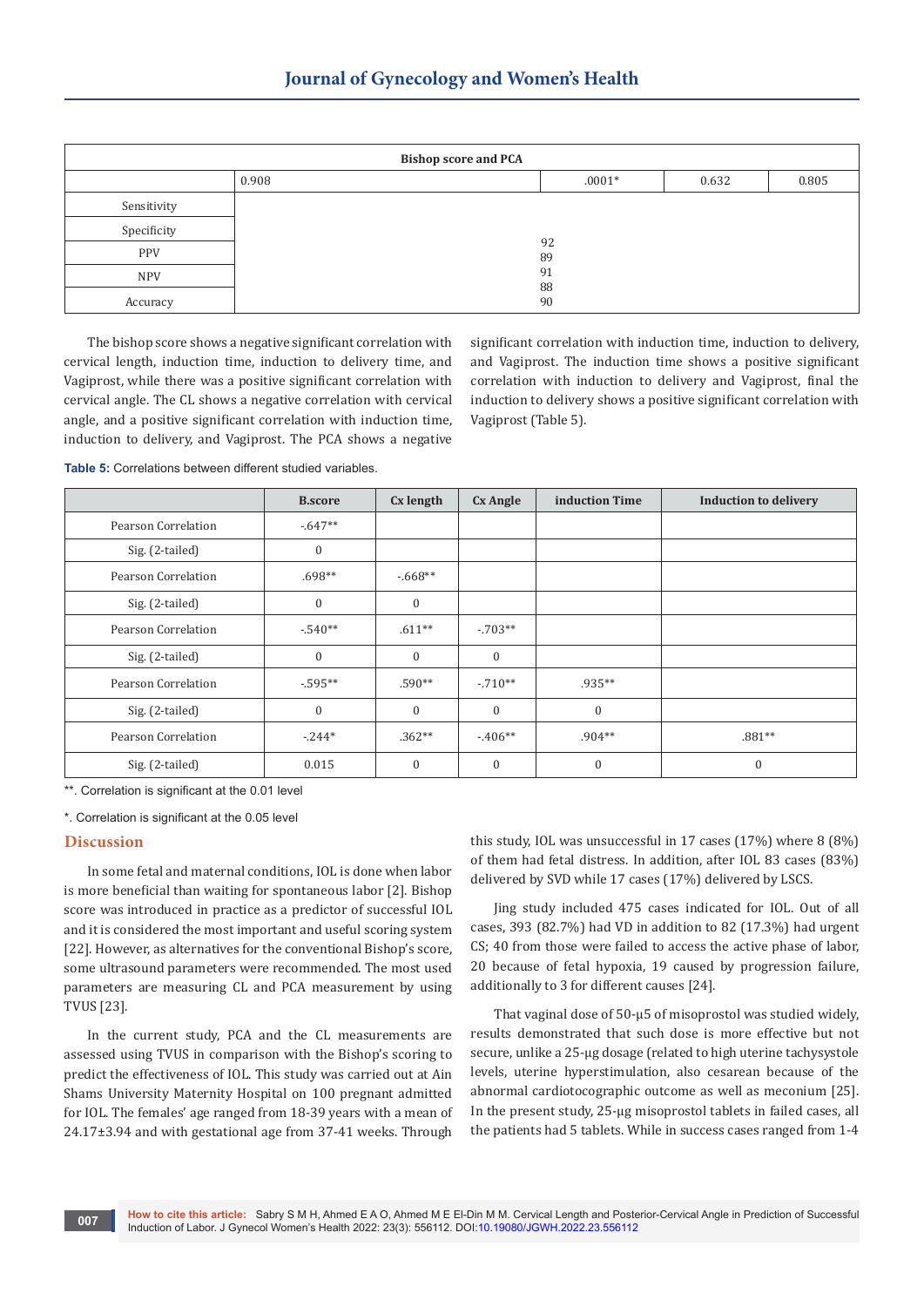with a mean value of 2.39±0.95. There was a highly significant increase in Vagiprost in failed cases more than success cases (P  $< 0.01$ ).

Silva study was carried out on 412 pregnant females who were indicated for IOL. The IOL has been performed in females with Bishop's Score < 6 using vaginal 25-μg Misoprostol tablets. 69% of the pregnant females with IOL progressed to VD, but 31% of the females progressed to CS. In 244 cases (59.2%) 1 or 2 misoprostol tablets have been utilized. From 412 cases, 197 (47.8%) needed oxytocin after that within the labor procedure, after induction by misoprostol. Thus, high Bishop's score, as well as prior VD, seemed to be the greatest indicators of successful IOL by vaginal 25-μg misoprostol tablets [26].

The current study showed induction time ranged from 4-18 with a mean value of 8.44±3.15 and induction to delivery time ranging from 6-24 with a mean value of 12.16±4.06 where 79 cases (95.2%) it takes < 24 hrs was and 4 cases (4.8%) takes > 24 hrs. The induction time showed a positive significant correlation with induction to delivery and Vagiprost, final the induction to delivery time show a positive significant correlation with Vagiprost.

Parvin Bastani stated a positive correlation between the time of induction to birth and the CL with a P-value of <0.01. They concluded the superiority of CL over the Bishop score and PCA [27]. In a study conducted by Mohamed S. Abouzeid on 100 females, aged between 18 and 35, with gestational ages between 37 and 42 weeks, a positive correlation with high statistical significance (HS) between Vagiprost dosage with CL and induction time (p-value <0.001) was found throughout the whole cases with medical indications for IOL. Additionally, a negative correlation with high statistical significance (HS) between both Vagiprost dosage with Bishop's scores and PCA has been demonstrated [28].

Due to the status of the cervix before labor was identified as the most significant indicator of successful IOL, a number of studies have assessed the relation between the Bishop's score and sonographic cervical measurement with IOL consequence [29].

In the current study, CL in failed IOL cases ranged from 29- 37 with a mean value of 34.67±2.40 while successful IOL cases ranged from 21-37 with a mean value of 28.76±3.93. A statistically significant difference was recorded between both failed and successful induction outcome concerning CL (P < 0.05). It showed a negative correlation with successful induction outcome.

For the prediction of successful IOL at cut-off 34 mm, the CL showed sensitivity, specificity, and accuracy of 91.0, 83.0, and 86.0 respectively with PPV of 86.0 and NPV of 80.0. In addition, CL showed a negative correlation with PCA, and a positive significant correlation with induction time, induction to delivery, and Vagiprost.

The meta-analysis of Verhoeven's study involved 31 analyses that reported both CL and delivery outcome. For cesarean deliveries, summary estimates of both sensitivity/specificity for

**008**

CL were 0.82/0.34, 0.64/0.74, and 0.13/0.95 for different cutoffs 20, 30, and 40 mm, respectively. They concluded that CL and cervical wedging by sonography at or near term are able to predict the outcome of delivery after IOL [5].

The Anikwe Study30 on 1333 pregnant women where 60 females have been selected for IOL with a success rate was 100%. The mean induction delivery time for all participants was  $8.1 \pm 3.0$ hours and a mean labor duration of 7.4 ± 2.9 hours. Pre-induction CL is a good predictor of a short labor duration  $(P = 0.001)$ .

In the present study regarding the relation between Bishop's score and IOL outcome in failed cases ranged from 2-4 with a mean value of 3.11±0.93 while success cases ranged from 3-8 with a mean value of 5.64±1.14. A difference with a statistical significance was recorded between failed versus successful induction outcome regarding Bishop Score (P < 0.05). Bishop Score showed a positive correlation with successful induction outcome.

For the prediction of successful IOL, Bishop's score at the cut-off point 5 demonstrated sensitivity, specificity, and accuracy of 90.0, 88.0, and 89.0 respectively with PPV of 91.0 and NPV of 87.0. Thus, our study showed that the CL has better sensitivity, specificity, and accuracy in predicting successful IOL over Bishop's score.

This was concurrent with Kolkman's study [30,31], which concluded that the Bishop score seems to be a weak predictor for the induced labor result at term. IOL has also succeeded in 86.9% of cases, in Bajpai's study [32] on 131 women who underwent IOL at term with intact membranes and live fetuses, successful IOL was in 86.9% of patients. At cut-off values of  $\geq$  4, TVUS cervical parameters were better than Bishop score (Sensitivity 77% vs. 65%, Specificity 93% vs. 86%) in predicting successful IOL. ROC analysis illustrated that AUC was higher for TVUS Score (0.90, 95% CI 0.84 – 0.95), in comparison to Bishop score. Also, Kanwar's study on 110 nulliparous term pregnant women admitted for IOL showed CL by TVUS is a valuable predictor of successful IOL. When CL < 3.5 cm, 88% (66/75) delivered vaginally and when CL > 3.5 cm only 11.42% (4/35) delivered vaginally. Concluding that within 24 hours of induction, CL is a powerful predictor of vaginal delivery in comparison to Modified Bishop's score [33].

Our results were in disagreement with Khandelwal study [34] on 62 nulliparous women who underwent IOL. In comparison with CL ( $P = 0.004$ ), in the prediction of the active phase of labor, the Bishop score had a high significance (P-value < 0.0001). For Bishop's scores, the optimum cut-off point for predicting IOL through 6 hours was > 4 having a 69% sensitivity and 79% specificity. Likewise, CL better cut-off point for IOL prediction in 6 hours was < 25 mm by 51% sensitivity and 70% specificity. For predicting induction-to-delivery interval within 12 h, Bishop scores ( $P = 0.001$ ) were also superior to CL ( $P = 0.01$ ). Also, Bahadori [35] found a more significant correlation of Bishop (0.001) than of CL (0.04) for predicting cervical ripening in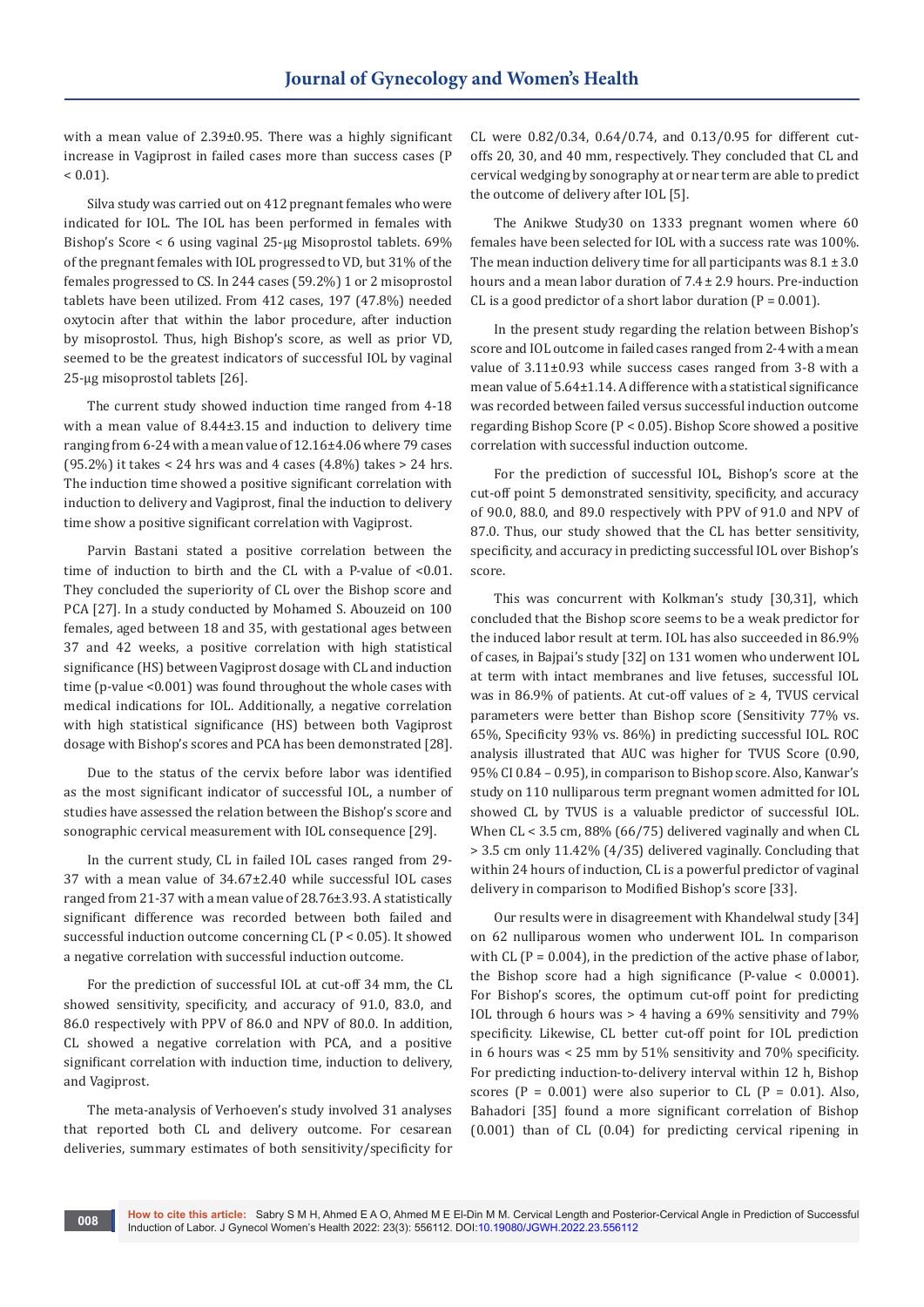12 hours. Cut off for Bishop score was ≥4 had a sensitivity and specificity of 57.9% and 28.7% respectively, whereas cut off for CL ≥19 mm had a sensitivity of and a specificity of 66.7% and 65% respectively.

In the current study, PCA in failed IOL cases ranged from 78-110 with a mean value of 91.56±9.96 and in success IOL cases ranged from 70-150 with a mean value of 108.35±17.94. A difference with a statistical significance was found between both failed and successful induction finding concerning PCA (P < 0.05). PCA showed a positive correlation with successful induction outcome.

To predict the success of IOL at a cut-off value of 99.0, PCA presented sensitivity, specificity, and accuracy of 92, 89.0, and 89.0, respectively with PPV of 90 and NPV of 88. In addition, PCA showed a negative significant correlation with induction time, induction to delivery, and Vagiprost.

PCA >  $99.5^{\circ}$ , CL < 34 mm, and a Bishop's score > 5 were suggested as cut-offs for the prediction of successful IOL by Al-Adwy [17]. There was no significant difference among the AUC of those three measurements. However, the PCA > 99.5° had the highest sensitivity (91.84%), specificity (90.48), positive prediction value (95.7%), negative prediction value (82.6%), positive probability rate (9.64), in addition to negative probability rate (0.09) comparing to the other two indicators.

The study conducted by Gokturk that included multi-variate regression analyses of variables showed that multiparity, CL, PCA, and Bishop's score had a significant statistical prediction for the success of IOL [36].

The CL and post PCA sensitivity, specificity, and accuracy to predict successful induction were 94.0, 91.0, 91.0 respectively. While both Bishop score and CL sensitivity, specificity, and accuracy for predicting the success of induction were 90.0, 88.0, 89 respectively. In addition, the Bishop's score and PCA's sensitivity, specificity, and accuracy for the prediction of successful induction were 92.0, 89.0, 90 respectively.

Ahmed's study on 200 pregnant women indicated IOL. Overall sensitivity, specificity, ultrasound measures (CL and PCA) were 89.55, and 63.64 respectively, while sensitivity, specificity, of bishop score, were 78.87, and 82.76, respectively [37].

# **Conclusion**

**009**

Our data concluded that ultrasonographic cervical assessment and Bishop's score are good indicators of successful IOL but sonographic parameters including CL and PCA seemed to be better compared to the Bishop's score in predicting the labor induction finding especially when used combined. Overall, PCA showed the best sensitivity and specificity as an indicator for IOL outcome especially in the combination with CL measurement.

# **Acknowledgement**

The authors of this study possess no acknowledgments to make with regards to this study and this manuscript's content.

### **Ethical Approval**

The study was presented for approval from the Ethical Committee of the Department of Obstetrics and Gynecology, Faculty of Medicine, Ain Shams University.

#### **Author Contributions**

Ahmed E. Omar designed the study and performed data collection and analysis. Ahmed E. Mansour, Sabry S. Hassan supervised all procedures and data interpretation. Ahmed Elsayed Ahmed Omar wrote the manuscript. All authors were involved in the revision of the manuscript and approved the final version for submission.

#### **References**

- 1. [Marconi AM \(2019\) Recent advances in the induction of labor.](https://pubmed.ncbi.nlm.nih.gov/31723412/)  [F1000Res 8: F1000 Faculty Rev-1829.](https://pubmed.ncbi.nlm.nih.gov/31723412/)
- 2. [De Vivo V, Carbone L, Saccone G, Magoga G, De Vivo G, et al. \(2020\) Early](https://pubmed.ncbi.nlm.nih.gov/31398311/)  [amniotomy after cervical ripening for induction of labor: a systematic](https://pubmed.ncbi.nlm.nih.gov/31398311/)  [review and meta-analysis of randomized controlled trials. American](https://pubmed.ncbi.nlm.nih.gov/31398311/)  [journal of obstetrics and gynecology 222\(4\): 320-329.](https://pubmed.ncbi.nlm.nih.gov/31398311/)
- 3. [Parkes I, Kabiri D, Hants Y, Ezra Y \(2016\) The indication for induction](https://pubmed.ncbi.nlm.nih.gov/25483420/)  [of labor impacts the risk of cesarean delivery. J Matern Fetal Neonatal](https://pubmed.ncbi.nlm.nih.gov/25483420/)  [Med 29\(2\): 224-228.](https://pubmed.ncbi.nlm.nih.gov/25483420/)
- 4. [Bishop EH \(1964\) Pelvic scoring for elective induction. Obstet Gynecol](https://pubmed.ncbi.nlm.nih.gov/25483420/)  [24: 266-268.](https://pubmed.ncbi.nlm.nih.gov/25483420/)
- 5. [Verhoeven CJ, Opmeer BC, Oei SG, Latour V, van der Post JA, et al. \(2013\)](https://pubmed.ncbi.nlm.nih.gov/23533137/)  [Transvaginal sonographic assessment of cervical length and wedging](https://pubmed.ncbi.nlm.nih.gov/23533137/)  [for predicting outcome of labor induction at term: a systematic review](https://pubmed.ncbi.nlm.nih.gov/23533137/)  [and meta-analysis. Ultrasound Obstet Gynecol 42\(5\): 500-508.](https://pubmed.ncbi.nlm.nih.gov/23533137/)
- 6. [Navve D, Orenstein N, Ribak R, Daykan Y, Shechter-Maor G, et al. \(2017\)](https://pubmed.ncbi.nlm.nih.gov/28181995)  [Is the Bishop-score significant in predicting the success of labor](https://pubmed.ncbi.nlm.nih.gov/28181995)  [induction in multiparous women? Journal of Perinatology 37\(5\): 480-](https://pubmed.ncbi.nlm.nih.gov/28181995) [483.](https://pubmed.ncbi.nlm.nih.gov/28181995)
- 7. [Vayssière C, Morinière C, Camus E, Le Strat Y, Poty L, et al. \(2002\)](https://pubmed.ncbi.nlm.nih.gov/12493046/)  [Measuring cervical length with ultrasound: evaluation of the](https://pubmed.ncbi.nlm.nih.gov/12493046/)  [procedures and duration of a learning method. Ultrasound Obstet](https://pubmed.ncbi.nlm.nih.gov/12493046/)  [Gynecol 20\(6\): 575-579.](https://pubmed.ncbi.nlm.nih.gov/12493046/)
- 8. [Myers KM, Feltovich H, Mazza E, Vink J, Bajka M, et al. \(2015\) The](https://pubmed.ncbi.nlm.nih.gov/25841293/)  [mechanical role of the cervix in pregnancy. J Biomech 48\(9\): 1511-](https://pubmed.ncbi.nlm.nih.gov/25841293/) [1523.](https://pubmed.ncbi.nlm.nih.gov/25841293/)
- 9. Jafari-Dehkordi E, Adibi A, Sirus M (2015) Reference range of the weekly uterine cervical length at 8 to 38 weeks of gestation in the center of Iran. Adv Biomed Res 4: 115.
- 10. [Slager J, Lynne S \(2012\) Assessment of cervical length and the](https://pubmed.ncbi.nlm.nih.gov/22776243)  [relationship between short cervix and preterm birth. J Midwifery](https://pubmed.ncbi.nlm.nih.gov/22776243)  [Womens Health 57 Suppl 1: S4-S11.](https://pubmed.ncbi.nlm.nih.gov/22776243)
- 11. [Vaisbuch E, Romero R, Mazaki-Tovi S, Erez O, Kusanovic JP, et al. \(2010\)](https://pubmed.ncbi.nlm.nih.gov/20659728)  [The risk of impending preterm delivery in asymptomatic patients with](https://pubmed.ncbi.nlm.nih.gov/20659728)  [a nonmeasurable cervical length in the second trimester. Am J Obstet](https://pubmed.ncbi.nlm.nih.gov/20659728)  [Gynecol 203\(5\): 446.e1-9.](https://pubmed.ncbi.nlm.nih.gov/20659728)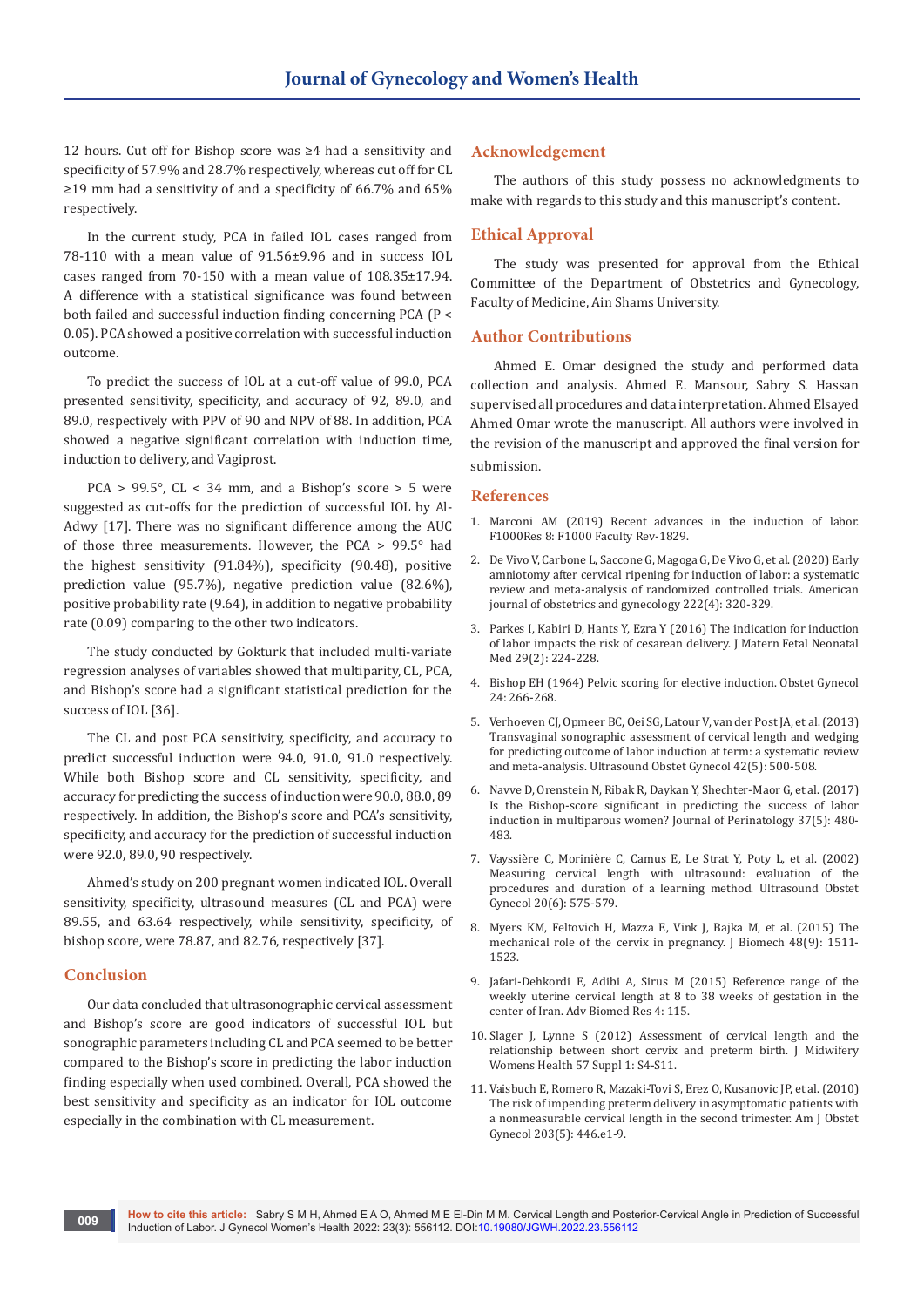- 12. Al-Azzawi F, Webster S (2018) Childbirth & Obstetrics Techniques. In: (3rd edn), JP Medical Ltd, India.
- 13. [Knight JC, Tenbrink E, Sheng J, Patil AS \(2017\) Anterior uterocervical](https://pubmed.ncbi.nlm.nih.gov/28055026/)  [angle measurement improves prediction of cerclage failure. J Perinatol](https://pubmed.ncbi.nlm.nih.gov/28055026/)  [37\(4\): 375-379.](https://pubmed.ncbi.nlm.nih.gov/28055026/)
- 14. [Sepúlveda-Martínez A, Díaz F, Muñoz H, Valdés E, Parra-Cordero](https://pubmed.ncbi.nlm.nih.gov/27513876/)  [M \(2017\) Second-Trimester Anterior Cervical Angle in a Low-Risk](https://pubmed.ncbi.nlm.nih.gov/27513876/)  [Population as a Marker for Spontaneous Preterm Delivery. Fetal Diagn](https://pubmed.ncbi.nlm.nih.gov/27513876/)  [Ther 41\(3\): 220-225.](https://pubmed.ncbi.nlm.nih.gov/27513876/)
- 15. [Sochacki-Wójcicka N, Wojcicki J, Bomba-Opon D, Wielgos M \(2015\)](https://pubmed.ncbi.nlm.nih.gov/25627241/)  [Anterior cervical angle as a new biophysical ultrasound marker for](https://pubmed.ncbi.nlm.nih.gov/25627241/)  [prediction of spontaneous preterm birth. Ultrasound Obstet Gynecol](https://pubmed.ncbi.nlm.nih.gov/25627241/)  [46\(3\): 377-378.](https://pubmed.ncbi.nlm.nih.gov/25627241/)
- 16. [Lynch TA, Szlachetka K, Seligman NS \(2017\) Ultrasonographic Change](https://pubmed.ncbi.nlm.nih.gov/28582792/)  [in Uterocervical Angle is not a Risk Factor for Preterm Birth in Women](https://pubmed.ncbi.nlm.nih.gov/28582792/)  [with a Short Cervix. Am J Perinatol 34\(11\): 1058-1064.](https://pubmed.ncbi.nlm.nih.gov/28582792/)
- 17. [Al-Adwy AM, Sobh SM, Belal DS, Omran EF, Hassan A, et al. \(2018\)](https://pubmed.ncbi.nlm.nih.gov/29224196/)  [Diagnostic accuracy of posterior cervical angle and cervical length](https://pubmed.ncbi.nlm.nih.gov/29224196/)  [in the prediction of successful induction of labor. Int J Gynaecol](https://pubmed.ncbi.nlm.nih.gov/29224196/)  [Obstet141\(1\): 102-107.](https://pubmed.ncbi.nlm.nih.gov/29224196/)
- 18. [Neal JL, Lowe NK, Ahijevych KL, Patrick TE, Cabbage LA, et al. \(2010\)](https://pubmed.ncbi.nlm.nih.gov/20630357/)  ["Active labor" duration and dilation rates among low-risk, nulliparous](https://pubmed.ncbi.nlm.nih.gov/20630357/)  [women with spontaneous labor onset: a systematic review. Journal of](https://pubmed.ncbi.nlm.nih.gov/20630357/)  [midwifery & women's health 55\(4\): 308-318.](https://pubmed.ncbi.nlm.nih.gov/20630357/)
- 19. [Gokturk U, Cavkaytar S, Danısman N \(2015\) Can measurement of](https://pubmed.ncbi.nlm.nih.gov/25123514)  [cervical length, fetal head position and posterior cervical angle be an](https://pubmed.ncbi.nlm.nih.gov/25123514)  [alternative method to Bishop score in the prediction of successful labor](https://pubmed.ncbi.nlm.nih.gov/25123514)  [induction? J Matern Fetal Neonatal Med 28\(11\): 1360-1365.](https://pubmed.ncbi.nlm.nih.gov/25123514)
- 20. [ACoPB \(2009\) \(ACOG Committee on Practice Bulletins -- Obstetrics\).](https://pubmed.ncbi.nlm.nih.gov/19623003/)  [ACOG practice bulletin no. 107: induction of labor. Obstet Gynecol.](https://pubmed.ncbi.nlm.nih.gov/19623003/)  [114\(2 Pt 1\): 386-397.](https://pubmed.ncbi.nlm.nih.gov/19623003/)
- 21. IBM Corp9 (2011) IBM SPSS Statistics for Windows, Version 20.0. Armonk, NY: IBM Corp, USA.
- 22. [Ivars J, Garabedian C, Devos P, Therby D, Carlier S, et al. \(2016\)](https://pubmed.ncbi.nlm.nih.gov/27423032/)  [Simplified Bishop score including parity predicts successful induction](https://pubmed.ncbi.nlm.nih.gov/27423032/)  [of labor. Eur J Obstet Gynecol Reprod Biol 203: 309-314.](https://pubmed.ncbi.nlm.nih.gov/27423032/)
- 23. [Papillon-Smith J, Abenhaim HA \(2015\) The role of sonographic cervical](https://onlinelibrary.wiley.com/doi/abs/10.1002/jcu.22229)  [length in labor induction at term. J Clin Ultrasound 43\(1\): 7-16.](https://onlinelibrary.wiley.com/doi/abs/10.1002/jcu.22229)
- 24. [Lu J, Cheng YKY, Ho SYS, Sahota DS, Hui LL, et al. \(2020\) The predictive](https://pubmed.ncbi.nlm.nih.gov/31691266/)  [value of cervical shear wave elastography in the outcome of labor](https://pubmed.ncbi.nlm.nih.gov/31691266/)  [induction. Acta Obstet Gynecol Scand 99\(1\): 59-68.](https://pubmed.ncbi.nlm.nih.gov/31691266/)
- 25. [McMaster K, Sanchez-Ramos L, Kaunitz AM \(2015\) Balancing the](https://pubmed.ncbi.nlm.nih.gov/24989790/)  [efficacy and safety of misoprostol: a meta-analysis comparing 25](https://pubmed.ncbi.nlm.nih.gov/24989790/)  [versus 50 micrograms of intravaginal misoprostol for the induction of](https://pubmed.ncbi.nlm.nih.gov/24989790/)  [labour. Bjog 122\(4\): 468-476.](https://pubmed.ncbi.nlm.nih.gov/24989790/)
- 26. [Silva TAG, Borges Júnior LE, Tahan LA, Costa TFA, Magalhães FO, et al.](https://www.scielo.br/j/rbgo/a/8Z8sjVD96vcnww6khNC4tKn/?lang=en)  [\(2017\) Induction of Labor using Misoprostol in a Tertiary Hospital in](https://www.scielo.br/j/rbgo/a/8Z8sjVD96vcnww6khNC4tKn/?lang=en)  [the Southeast of Brazil. Rev Bras Ginecol Obstet 39\(10\): 523-538.](https://www.scielo.br/j/rbgo/a/8Z8sjVD96vcnww6khNC4tKn/?lang=en)
- 27. [Bastani P, Hamdi K, Abasalizadeh F, Pourmousa P, Ghatrehsamani F](https://pubmed.ncbi.nlm.nih.gov/21892338/)  [\(2011\) Transvaginal ultrasonography compared with Bishop score](https://pubmed.ncbi.nlm.nih.gov/21892338/)  [for predicting cesarean section after induction of labor. Int J women's](https://pubmed.ncbi.nlm.nih.gov/21892338/)  [health 3: 277-280.](https://pubmed.ncbi.nlm.nih.gov/21892338/)
- 28. Mohamed S Abouzeid YAW, Nabil F Mohamed (2018) Comparative Study between 2D and 3D Ultrasound Cervicometry and Digital Assessment of the Cervix before Induction of Labour. Egypt J Hosp Med 71(5): 3261-3372.
- 29. Baños N, Migliorelli F, Posadas E, Ferreri J, Palacio M (2015) Definition of Failed Induction of Labor and Its Predictive Factors: Two Unsolved Issues of an Everyday Clinical Situation. Fetal Diagn Ther 38(3): 161- 169.
- 30. [Anikwe CC, Okorochukwu BC, Uchendu E, Ikeoha CC \(2020\) The Effect](https://pubmed.ncbi.nlm.nih.gov/32410909/)  [of Ultrasound-Measured Preinduction Cervical Length on Delivery](https://pubmed.ncbi.nlm.nih.gov/32410909/)  [Outcome in a Low-Resource Setting. Sci World J 2020: 8273154.](https://pubmed.ncbi.nlm.nih.gov/32410909/)
- 31. [Kolkman DG, Verhoeven CJ, Brinkhorst SJ, van der Post JA, Pajkrt E, et](https://pubmed.ncbi.nlm.nih.gov/23283806/)  [al. \(2013\) The Bishop score as a predictor of labor induction success: a](https://pubmed.ncbi.nlm.nih.gov/23283806/)  [systematic review. Am J Perinatol 30\(8\): 625-630.](https://pubmed.ncbi.nlm.nih.gov/23283806/)
- 32. [Bajpai N, Bhakta R, Kumar P, Rai L, Hebbar S \(2015\) Manipal Cervical](https://pubmed.ncbi.nlm.nih.gov/26155521)  [Scoring System by Transvaginal Ultrasound in Predicting Successful](https://pubmed.ncbi.nlm.nih.gov/26155521)  [Labour Induction. J Clin Diagn Res 9\(5\): Qc04-9.](https://pubmed.ncbi.nlm.nih.gov/26155521)
- 33. Kanwar SN, Reena P, Priya BK (2015) A comparative study of trans vaginal sonography and modified Bishop's Score for cervical assessment before induction of labour. Sch J App Med Sci 3(6B): 2284- 2288.
- 34. [Khandelwal R, Patel P, Pitre D, Sheth T, Maitra N \(2018\) Comparison](https://pubmed.ncbi.nlm.nih.gov/29391676/)  [of Cervical Length Measured by Transvaginal Ultrasonography and](https://pubmed.ncbi.nlm.nih.gov/29391676/)  [Bishop Score in Predicting Response to Labor Induction. J Obstet](https://pubmed.ncbi.nlm.nih.gov/29391676/)  [Gynaecol India 68\(1\): 51-57.](https://pubmed.ncbi.nlm.nih.gov/29391676/)
- 35. [Bahadori F, Ayatollahi H, Naghavi-Behzad M, Khalkhali H, Naseri](https://pubmed.ncbi.nlm.nih.gov/23979614/)  [Z \(2013\) Predicting factors on cervical ripening and response to](https://pubmed.ncbi.nlm.nih.gov/23979614/)  [induction in women pregnant over 37 weeks. Med Ultrason 15\(3\):](https://pubmed.ncbi.nlm.nih.gov/23979614/)  [191-198.](https://pubmed.ncbi.nlm.nih.gov/23979614/)
- 36. [Gokturk U, Cavkaytar S, Danısman N \(2015\) Can measurement of](https://pubmed.ncbi.nlm.nih.gov/23979614/)  [cervical length, fetal head position and posterior cervical angle be an](https://pubmed.ncbi.nlm.nih.gov/23979614/)  [alternative method to Bishop score in the prediction of successful labor](https://pubmed.ncbi.nlm.nih.gov/23979614/)  [induction? J Matern-fetal Neo M 28\(11\): 1360-1365.](https://pubmed.ncbi.nlm.nih.gov/23979614/)
- 37. Ahmed IB, Ashraf HM, Abd El-Moneim MZ (2020) Bishop score versus ultrasonographic techniques for prediction of successful induction of labor. Al-Azhar Med J 49(4):1703-1712.